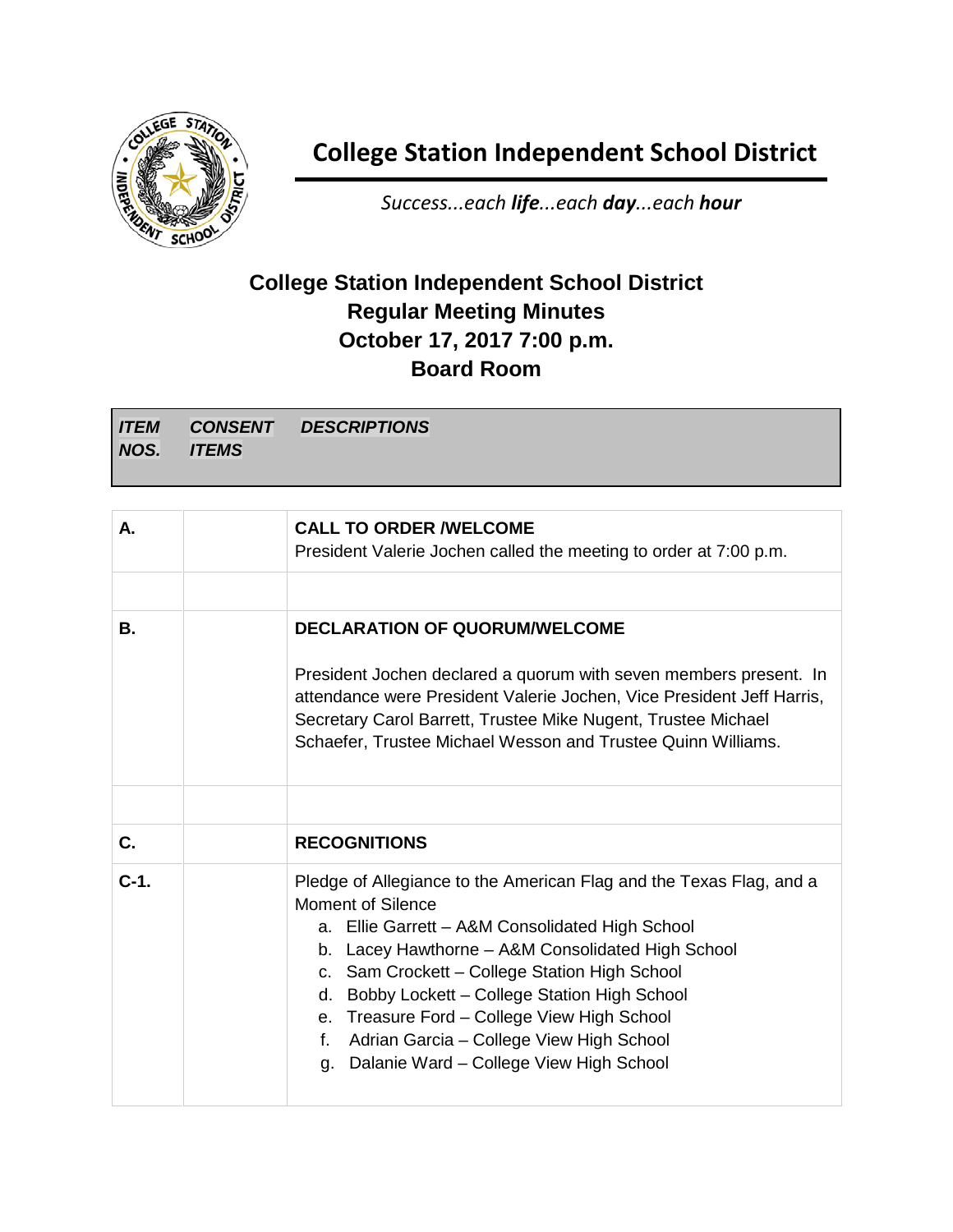| $C-2.$ | <b>Students</b>                                   |
|--------|---------------------------------------------------|
|        | <b>National Merit Semifinalists</b>               |
|        | Anna Bardenhagen<br>$\circ$                       |
|        | Hannah Chang<br>$\circ$                           |
|        | Darragh Farrell<br>$\circ$                        |
|        | Lingyi Fu<br>$\circ$                              |
|        | Lacey Hawthorne<br>$\circ$                        |
|        | Ioannis Pistikopoulos<br>$\circ$                  |
|        | Melissa Rasmussen<br>$\circ$                      |
|        | Riva Salzman<br>$\circ$                           |
|        | Michael Sprintson<br>$\circ$                      |
|        | Ilham Thomson<br>$\circ$                          |
|        | Grace Wu<br>$\circ$                               |
|        | Sarah Yao<br>$\circ$                              |
|        | Jennifer Zhan<br>$\circ$                          |
|        | <b>National Merit Commended Letter Recipients</b> |
|        | <b>Mark Cahill</b><br>$\circ$                     |
|        | Sriranjani Darbha<br>$\circ$                      |
|        | Jason Fry<br>$\circ$                              |
|        | Maya Girimaji<br>$\circ$                          |
|        | Kathryn Gray<br>$\circ$<br>Phuc Ha                |
|        | $\circ$<br>Cassie He                              |
|        | $\circ$<br>Luke Hoffman<br>$\circ$                |
|        | John Ives<br>$\circ$                              |
|        | Jackson Lacey<br>$\circ$                          |
|        | Jenny Liu<br>$\circ$                              |
|        | <b>Matthew Manley</b><br>$\circ$                  |
|        | <b>Mason Meinscher</b><br>$\circ$                 |
|        | Elizabeth Palazzolo<br>$\circ$                    |
|        | Cullen Paradowski<br>$\cap$                       |
|        | Hannah Pierdolla<br>$\circ$                       |
|        | Parth Sarin<br>$\circ$                            |
|        | <b>Hayden Stellges</b><br>$\circ$                 |
|        | Ashika Verma<br>$\circ$                           |
|        | Rosetta Wang<br>$\circ$                           |
|        | Benjamin Wolz<br>$\circ$                          |
|        | <b>Richard Yu</b><br>$\circ$                      |
|        | <b>National Hispanic Recognition Program</b>      |
|        | <b>Michael Caballero</b><br>$\circ$               |
|        | <b>Tobias Doerr Garcia</b><br>$\circ$             |
|        | Abigail Medina<br>$\circ$                         |
|        | Carolina Ocada<br>$\circ$                         |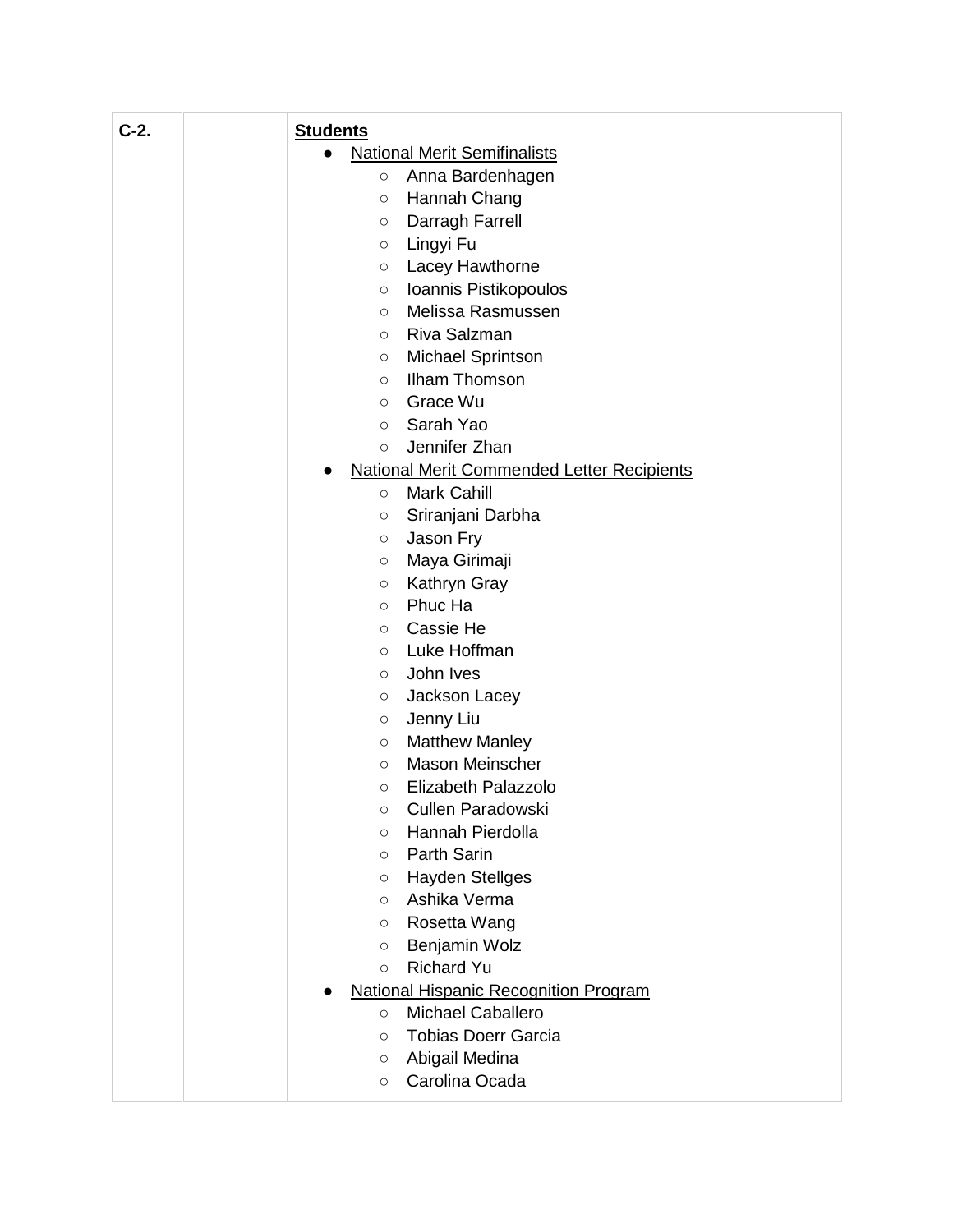|         | Luis Otarola<br>$\circ$                                                                                                                                                                                                                                                                                                                                                                                                                                                                                                                                                                                                                                                                     |
|---------|---------------------------------------------------------------------------------------------------------------------------------------------------------------------------------------------------------------------------------------------------------------------------------------------------------------------------------------------------------------------------------------------------------------------------------------------------------------------------------------------------------------------------------------------------------------------------------------------------------------------------------------------------------------------------------------------|
| $C-3.$  | Recognize artwork provided by A&M Consolidated High School,<br>College Station High School and College View High School.                                                                                                                                                                                                                                                                                                                                                                                                                                                                                                                                                                    |
| D.      | <b>CONSENT AGENDA</b><br>Items listed on the Consent Agenda are: Item G Minutes; Item J-1<br>Resolution for payment - missed day; Item J-2 EPIC6 Purchasing<br>Coop; Item J-3 1GPA purchasing membership; Item J-4 ILA Region<br>IV; Item J-5 AMCMS Hot water boilers; Item J-6 AMCHS Domestic<br>water boiler; Item J-7 AMCHS Field house rooftop air handler; Item<br>J-8 Head Start Financials; Item J-9 Budget amendments; Item J-10<br>financial reports.<br><b>MOTION 4710:</b> I move approval of the Consent Agenda as<br>presented. The motion was made by Trustee Quinn Williams and<br>seconded by Trustee Michael Schaefer. The motion carried with<br>seven ayes and zero nos. |
|         |                                                                                                                                                                                                                                                                                                                                                                                                                                                                                                                                                                                                                                                                                             |
| Е.      | <b>BOARD</b>                                                                                                                                                                                                                                                                                                                                                                                                                                                                                                                                                                                                                                                                                |
| $E-1$ . | Receive report related to trustee continuing education hours<br><b>Horn Memo</b><br>Cari Horn, Clerk to the Board, read into the minutes that all seven<br>CSISD board members have met the required training as of the first<br>anniversary of their election to the College Station ISD Board of<br>Trustees.                                                                                                                                                                                                                                                                                                                                                                             |
| $E-2$ . | Board Directions and Reports/Announcements/ Superintendent<br><b>Reports and Announcements</b><br><b>Board</b><br><b>CSISD Education Foundation</b><br><b>District Educational Improvement Council</b><br>Audit<br><b>Head Start Policy Council</b><br>Intergovernmental Relations Liaison<br>Personnel Advisory Council Liaison<br><b>School Health Education Council</b><br><b>Upcoming Events</b>                                                                                                                                                                                                                                                                                        |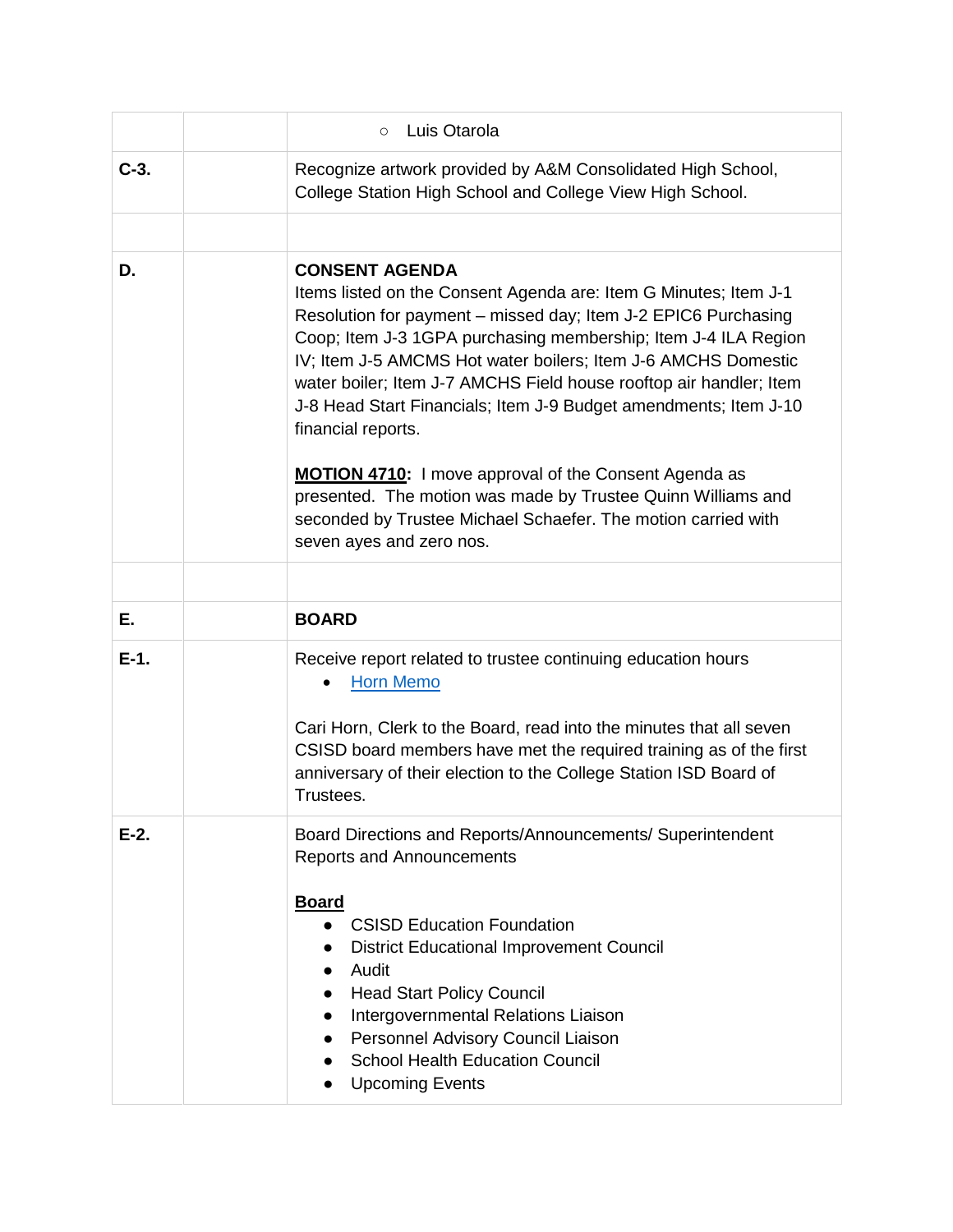|        |            | <b>Superintendent</b><br>Upcoming events<br>We typically hold two Management Oversight<br>$\circ$<br>workshops per year. Our next one will be held on<br>Monday, October 30 <sup>th</sup> at 3:00 pm at the Transportation<br>Center training room Side B.<br>Due to the proximity of the third Tuesday of the month<br>$\circ$<br>to the Thanksgiving holiday, the November Board<br>meeting date has been changed to the 2 <sup>nd</sup> Tuesday -<br>November 14, 2017. This is for the November 2017<br>meetings only. |
|--------|------------|----------------------------------------------------------------------------------------------------------------------------------------------------------------------------------------------------------------------------------------------------------------------------------------------------------------------------------------------------------------------------------------------------------------------------------------------------------------------------------------------------------------------------|
|        |            |                                                                                                                                                                                                                                                                                                                                                                                                                                                                                                                            |
| F.     |            | <b>HEARING OF CITIZENS</b> (Non-Agenda/Agenda Items)<br>Stuart Mayper - 1773 Westborough Katy, TX - CNG for America -<br>addressed the Board in regard to his company's cost saving buses.                                                                                                                                                                                                                                                                                                                                 |
|        |            |                                                                                                                                                                                                                                                                                                                                                                                                                                                                                                                            |
| G.     | $\sqrt{ }$ | <b>MINUTES</b><br>September 19, 2016 Public Hearing Minutes<br>September 19, 2017 Workshop Minutes<br>September 19, 2017 Regular Board Meeting Minutes                                                                                                                                                                                                                                                                                                                                                                     |
| Н.     |            | <b>CURRICULUM AND INSTRUCTION</b>                                                                                                                                                                                                                                                                                                                                                                                                                                                                                          |
| $H-1.$ |            | Receive report on CSISD Community Education<br><b>McIntyre Memo</b><br>Chad Gardner, Director for Community Education, presented a report<br>on the Kids Klub program which is in its 30 <sup>th</sup> year and Summer Day<br>Camp which started in 1986.                                                                                                                                                                                                                                                                  |
|        |            |                                                                                                                                                                                                                                                                                                                                                                                                                                                                                                                            |
| I.     |            | <b>PERSONNEL</b>                                                                                                                                                                                                                                                                                                                                                                                                                                                                                                           |
|        |            |                                                                                                                                                                                                                                                                                                                                                                                                                                                                                                                            |
| J.     |            | <b>BUSINESS</b>                                                                                                                                                                                                                                                                                                                                                                                                                                                                                                            |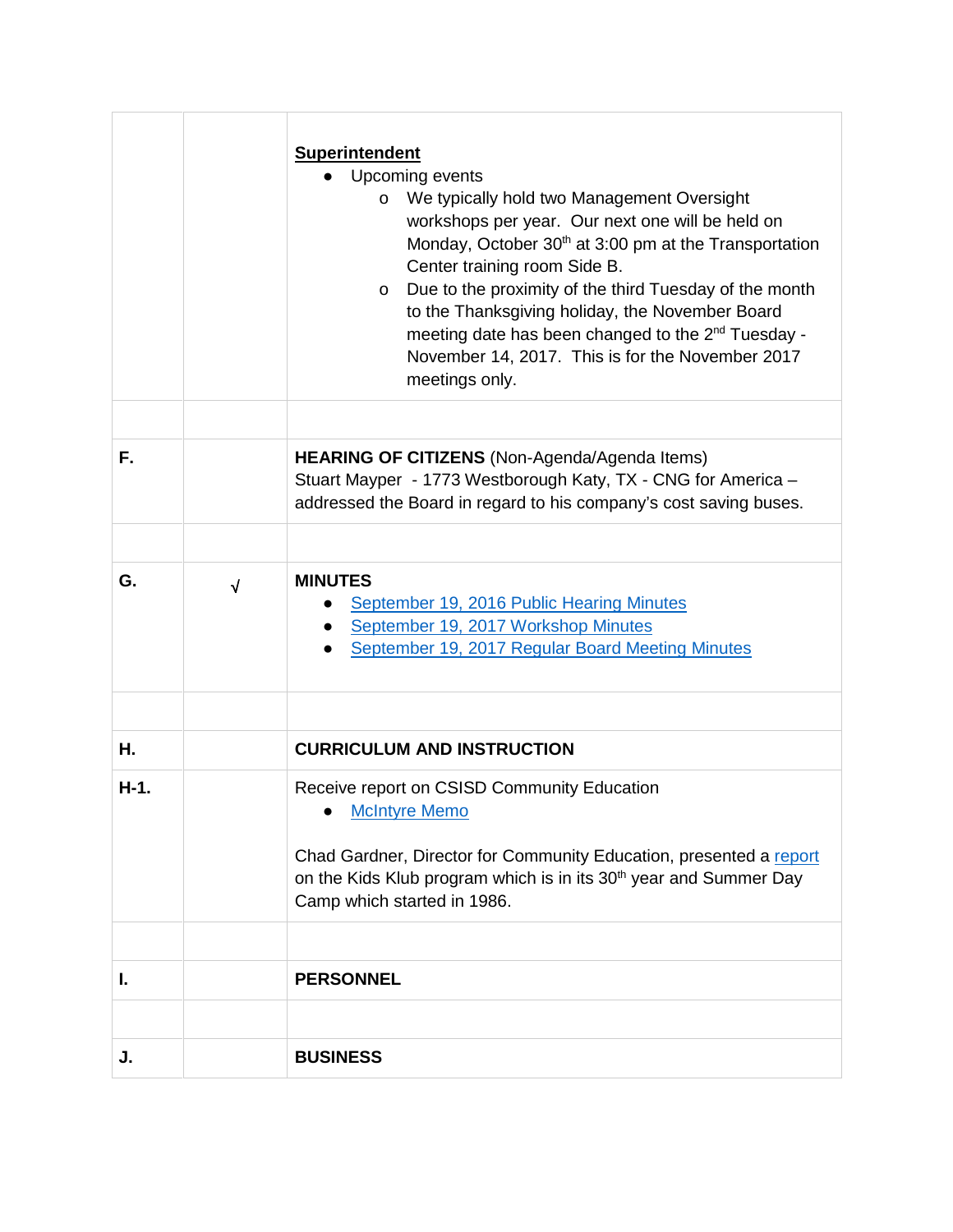| $J-1.$ | $\sqrt{}$  | Consider approval of resolution for payment of employees for missed<br>work day due to the closure of the district on Monday, August 28,<br>2017 due to Hurricane Harvey.<br><b>Martindale Memo</b><br><b>Resolution</b><br>$\bullet$<br>Policy DEA (LOCAL)                                                                             |
|--------|------------|-----------------------------------------------------------------------------------------------------------------------------------------------------------------------------------------------------------------------------------------------------------------------------------------------------------------------------------------|
| $J-2.$ | $\sqrt{}$  | Consider approval of interlocal agreement and resolution to renew<br>membership in the Educational Purchasing Interlocal Cooperative<br>(EPIC6) Purchasing Alliance with Region 6.<br><b>Martindale Memo</b><br>Pantel Memo/Interlocal Agreement/Resolution                                                                             |
| $J-3.$ | $\sqrt{}$  | Consider approval of membership agreement and resolution to<br>participate in the 1 Governmental Procurement Alliance (1 GPA)<br>Cooperative.<br><b>Martindale Memo</b><br>Pantel Memo/Membership Agreement/Resolution                                                                                                                  |
| $J-4.$ | $\sqrt{ }$ | Consider approval of interlocal agreement with Education Service<br>Center IV for Education and Staff Development Opportunities and<br>Services.<br><b>Martindale Memo</b><br>Pantel Memo/Interlocal Agreement/Resolution                                                                                                               |
| $J-5.$ | $\sqrt{ }$ | Consider approval of the proposal from Entech Sales and Service for<br>\$104,240.00 to replace the existing Heating Hot Water Boilers at<br>A&M Consolidated Middle School per BuyBoard Contract #461-14 to<br>be purchased using 2013 Bond Funds, Deferred Maintenance.<br><b>Martindale Memo</b><br><b>Pantel Memo/Entech Quote</b>   |
| J-6.   | $\sqrt{}$  | Consider approval of the proposal from Entech Sales and Service for<br>\$80,321.00 to replace existing Domestic Water Boiler at A&M<br>Consolidated High School Field House per BuyBoard Contract #461-<br>14 to be purchased using 2013 Bond Funds, Deferred Maintenance.<br><b>Martindale Memo</b><br><b>Pantel Memo/Entech Quote</b> |
| $J-7.$ | $\sqrt{ }$ | Consider approval of the proposal from Entech Sales and Service for<br>\$127,472.44 to replace two (2) existing Roof Top Outside Air                                                                                                                                                                                                    |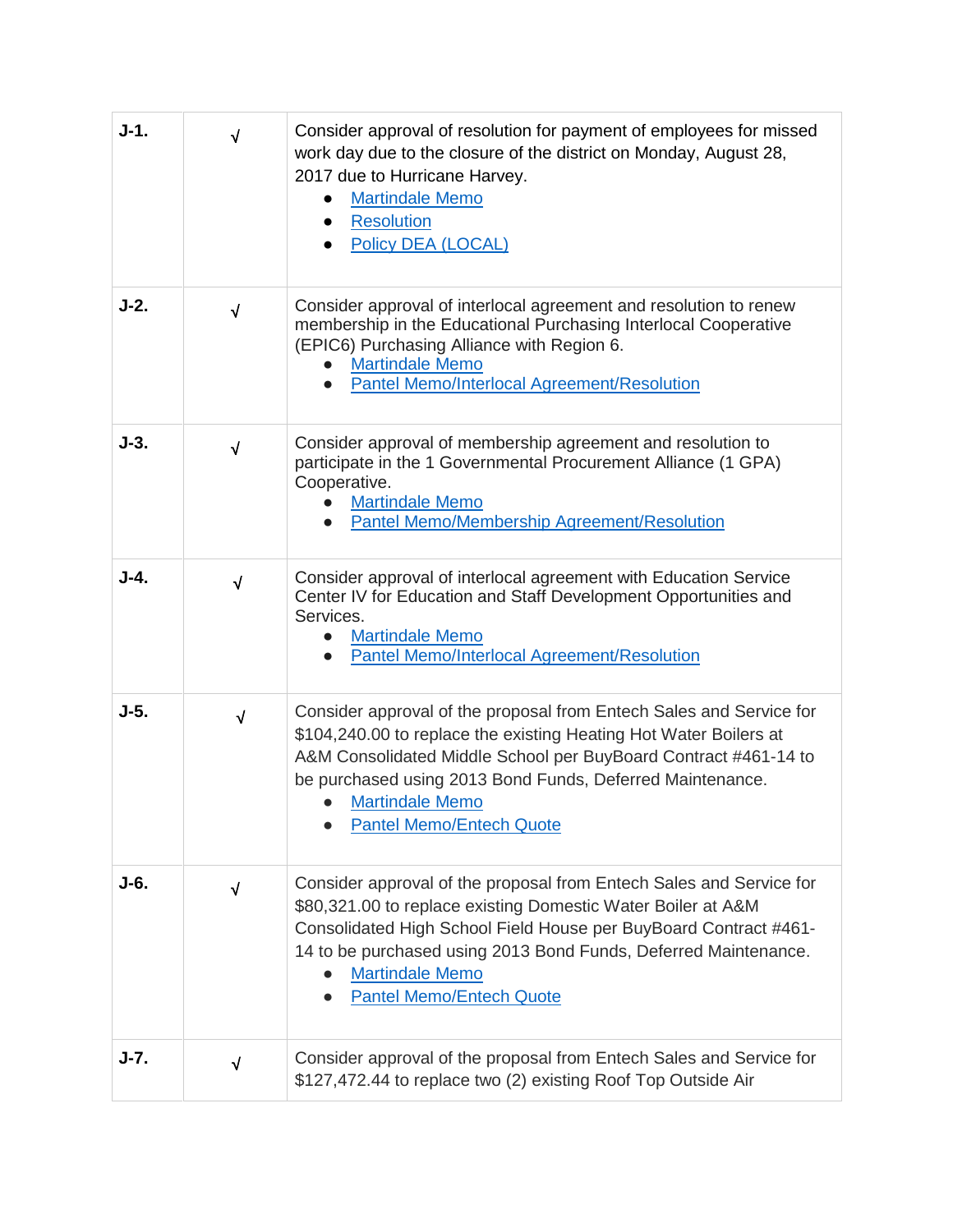|         |            | Handling Units at A&M Consolidated High School Field House per<br>BuyBoard Contract #461-14 to be purchased using 2013 Bond<br>Funds, Deferred Maintenance.<br><b>Martindale Memo</b><br><b>Pantel Memo/Entech Quote</b><br>$\bullet$ |
|---------|------------|---------------------------------------------------------------------------------------------------------------------------------------------------------------------------------------------------------------------------------------|
| $J-8.$  | $\sqrt{ }$ | Consider approval of monthly Head Start financial statements and<br>credit card expenditures.<br><b>Martindale Memo</b><br><b>Financial Statements</b><br>$\bullet$                                                                   |
| $J-9.$  | $\sqrt{ }$ | Consider approval of monthly budget amendments.<br><b>Martindale Memo</b><br><b>Budget Amendments</b>                                                                                                                                 |
| $J-10.$ | $\sqrt{ }$ | Consider approval of financial reports.<br><b>Martindale Memo</b><br><b>Financial Reports</b><br>$\bullet$                                                                                                                            |
| Κ.      |            | <b>FACILITIES</b>                                                                                                                                                                                                                     |
| L.      |            | <b>EXECUTIVE SESSION</b>                                                                                                                                                                                                              |
| Μ.      |            | <b>OPEN SESSION</b>                                                                                                                                                                                                                   |
| N.      |            | <b>ADJOURNMENT</b><br>Without objection, President Jochen adjourned the meeting at 7:42<br>p.m.                                                                                                                                       |
|         |            |                                                                                                                                                                                                                                       |

 Valerie Jochen BOARD PRESIDENT